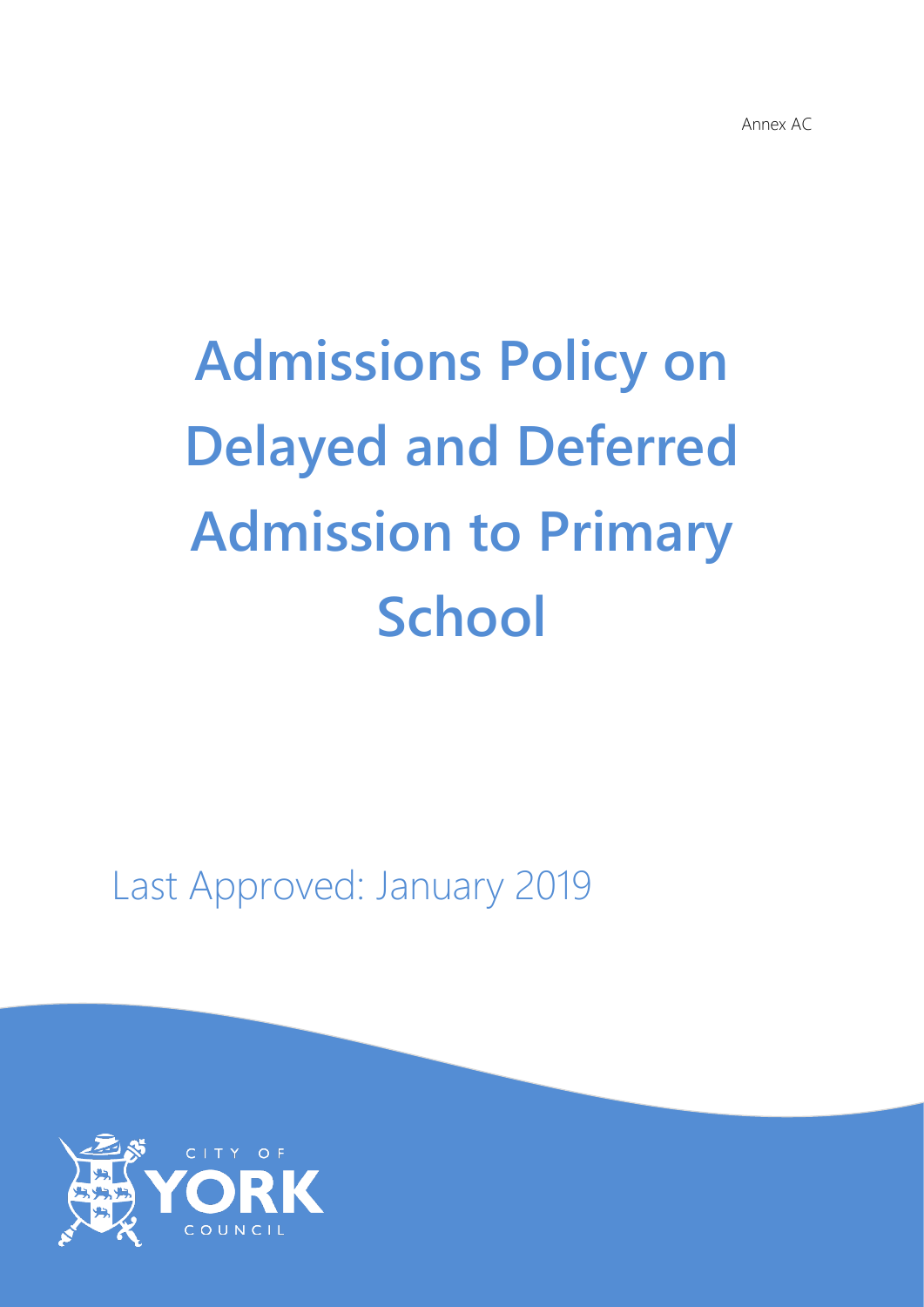#### **Introduction**

- 1 This policy applies to those schools where the City of York Council is the **admission authority** – that is all community and voluntary controlled primary and infant schools within the City of York area. It applies only to applications within the primary admissions round, that is when applying for a place in Reception as the normal year of entry to start primary or infant school for the first time.
- 2 This policy may also be adopted by other admission authorities wishing to reflect the aims of this policy in their own admission arrangements. A list of these admission authorities is available in Section J.
- 3 This policy complies with and operates within the City of York Coordinated Admissions Scheme for Primary and Infant Schools in the City of York Local Authority area.
- 4 This policy complies with the Department for Education School Admissions Code 2014 and all relevant guidance on the admission of summer born children into primary and infant schools.
- 5 The admission of children into the Reception year at an infant or primary school is a completely separate process to nursery admissions. Attendance at a particular nursery class or early years provider does not, unless explicitly stated in the relevant oversubscription criteria for that school, give a child any priority within the admissions policy for admission to an infant or primary school, even if the school and nursery are located on the same premises or the nursery is run by the school itself.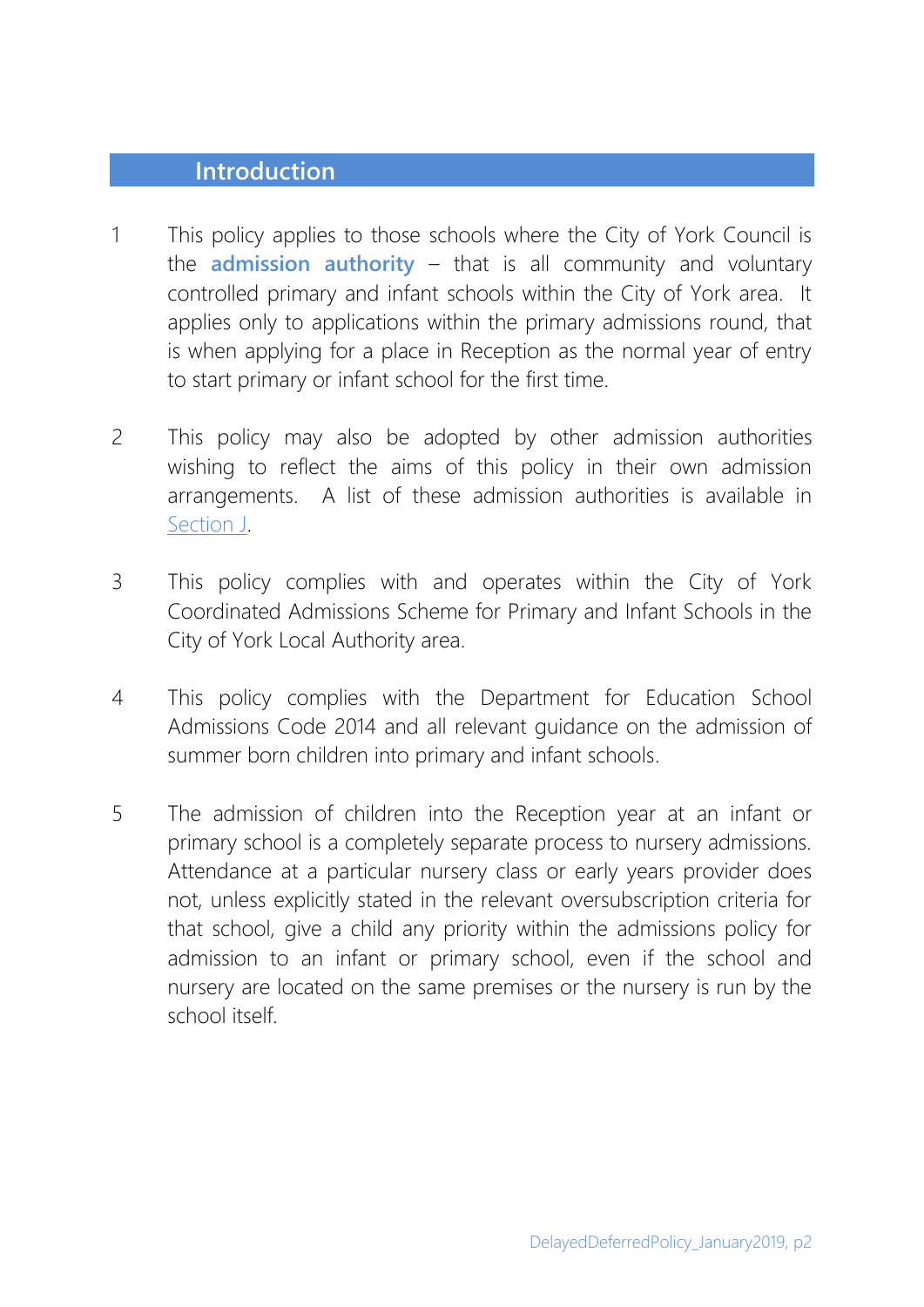- 6 Advice and information for parent/carers on school admissions, including **key information that applies to all applications** as well as some frequently asked questions are available in the Guide for Parents which is available at [www.york.gov.uk/guideforparents](http://www.york.gov.uk/guideforparents) or upon request from the School Services team.
- 7 The admission of children with an Education, Health and Care plan is covered by different admission regulations, and decisions on the delayed or deferred entry to school of these children should be directed to the relevant Local Authority Special Educational Needs team.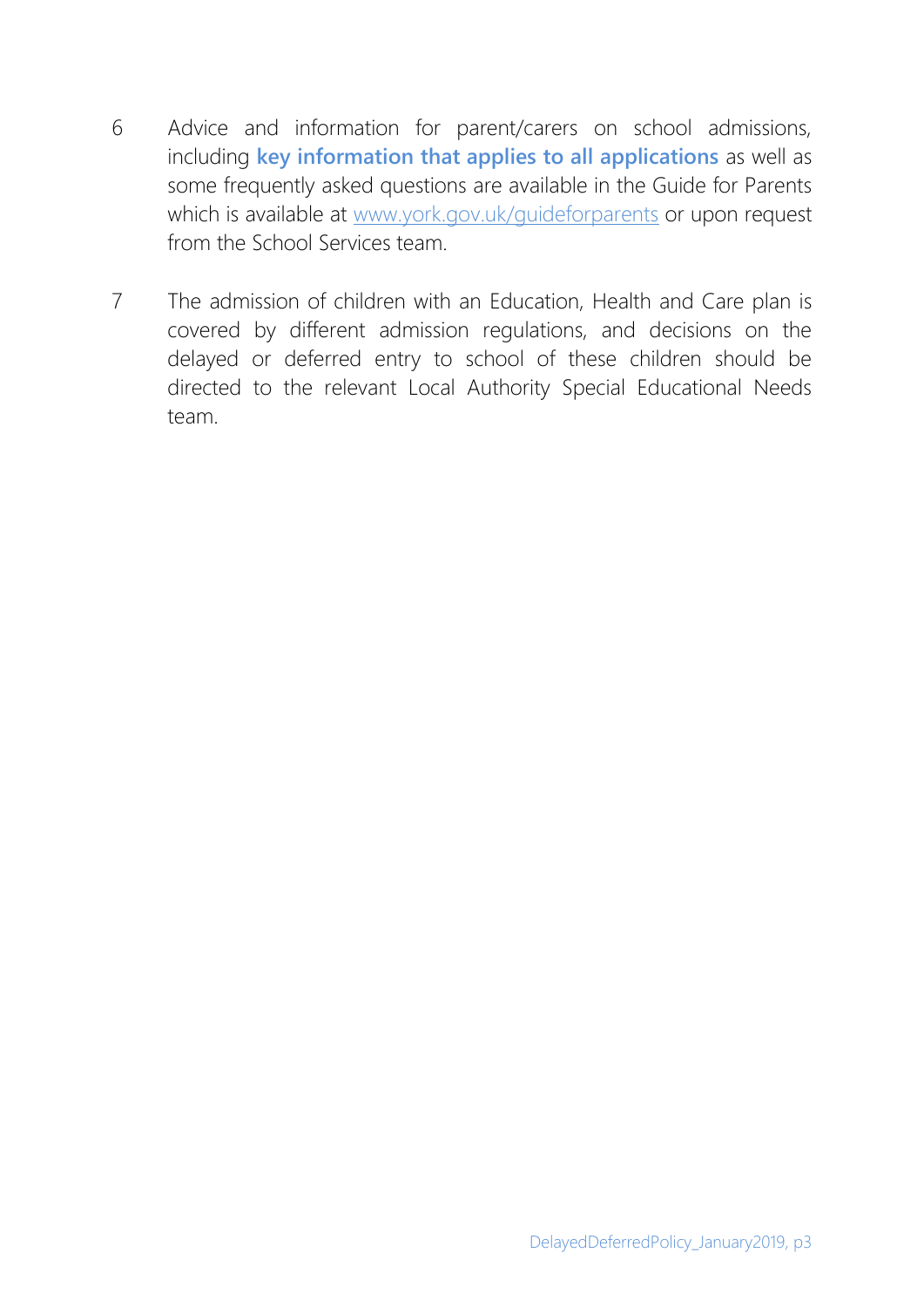## **A Admissions into Reception**

- 1 Children will normally be admitted into the year group relevant to the child's age and will start full-time in the school year they turn 5. All children will be offered the opportunity of a full time place from September in the year of entry.
- 2 Children must be attending school on a full time basis when they reach **statutory school age** - at the start of the school term after the child turns 5.
	- A child born between 01 September and 31 December is of statutory school age from 01 January after they turn 5.
	- A child born between 01 January and 31 March is of statutory school age from 01 April after they turn 5.
	- A child born between 01 April and 31 August (a summer born child) is of statutory school age from 01 September after they turn 5.
- 3 Parent/carers who do not wish for their child to take up a full time place from September in the school year their child turns 5 have several options available to them, although these depend on their child's date of birth, including the right to:
	- request their child has a **part time** school place for some of the Reception year, until they are of statutory school age
	- request their child can **delay** starting school full-time until they are of statutory school age, but in the same year group
	- request their child can **defer** starting school full-time until they are of statutory school age, but in the following year group
- 4 Information on these three options are included [Sections C-E](#page-5-0) of this policy, together with an example timetable in [Section G.](#page-11-0)
- 5 Whether or not parent/carers decide to investigate these options further, an application for a school place for starting primary school should still be made between 12 September and 15 January in the school year a child turns 4. Further advice and information can be found in the [Guide for](http://www.york.gov.uk/guideforparents)  [Parents](http://www.york.gov.uk/guideforparents) and in the relevant admissions policies, available at [www.york.gov.uk/schooladmissions](http://www.york.gov.uk/schooladmissions)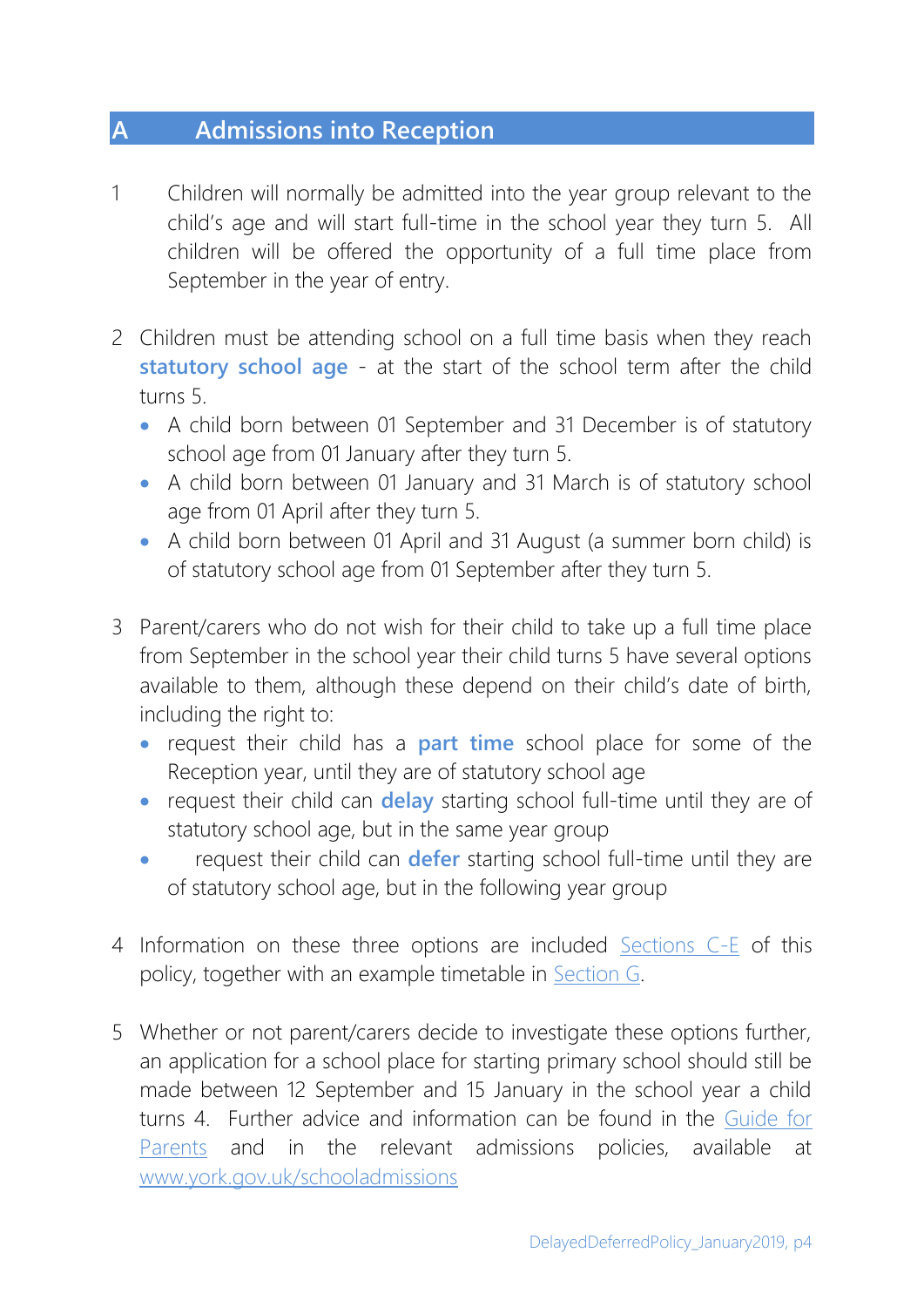#### <span id="page-4-0"></span>**B Part Time provision**

1 After being allocated a school place on National Offer Day, parent/carers who are interested in starting their child at school on a part time basis should ask their allocated school what part time provision **can be offered**.

Parent/carers should inform schools of their intention to start their child on a part time basis **by 31 May**.

- 2 Children must be attending school on a full time basis when they reach statutory school age - at the start of the school term after the child turns 5.
	- A child born between 01 September and 31 December can be part time only from 01 September to 31 December.
	- A child born between 01 January and 31 March can be part time only from 01 September to 31 March.
	- A child born between 01 April and 31 August (a summer born child) can be part time for the whole first Reception year of school.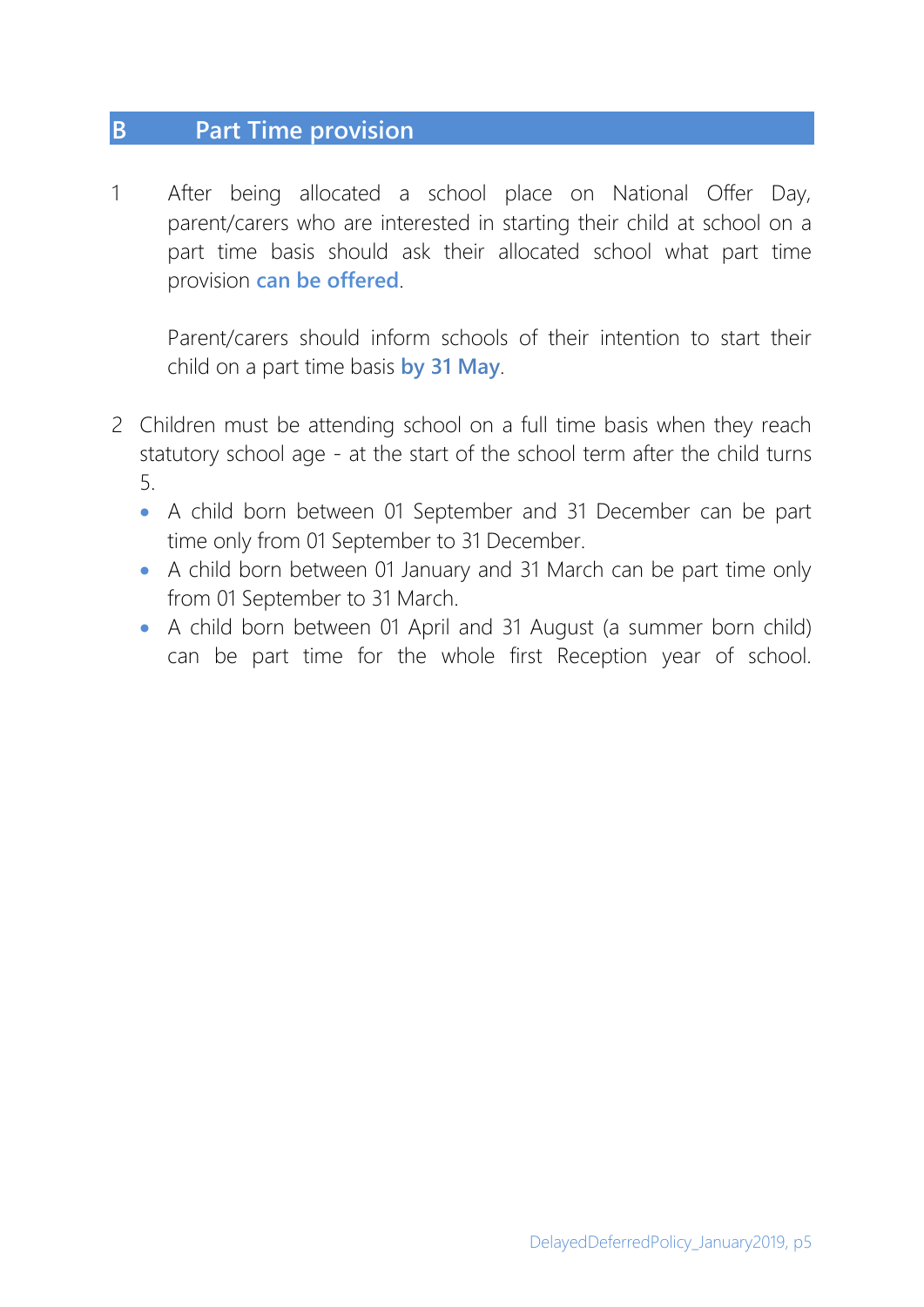## <span id="page-5-0"></span>**C Delayed Entry**

- 1 After being allocated a school place on National Offer Day, parent/carers who are interested in delaying starting their child at school can do so only until their child is of statutory school age.
- 2 In these circumstances, parent/carers should **clearly communicate their intended start date** with their allocated school, and keep in regular contact regarding any changes to this intended date. Parent/carers should inform schools of their intention to delay their child's start date **by 31 May**. There is no need to reapply for a school place as part of the decision to delay admission into the same year group.
	- A child born between 01 September and 31 December can delay the start of full-time school no later than 01 January.
	- A child born between 01 January and 31 March can delay the start of full-time school no later than 01 April.
	- A child born between 01 April and 31 August (a **summer born** child) can delay the start of full-time school no later than 01 September. As a result of a delayed start date, this will be a place to start in Year 1. The child would then continue alongside their age-related peers for the duration of their time at school.
- 3 In the **20 school days before the intended start date**, parent/carers should contact the school to make arrangements for the admission of their child.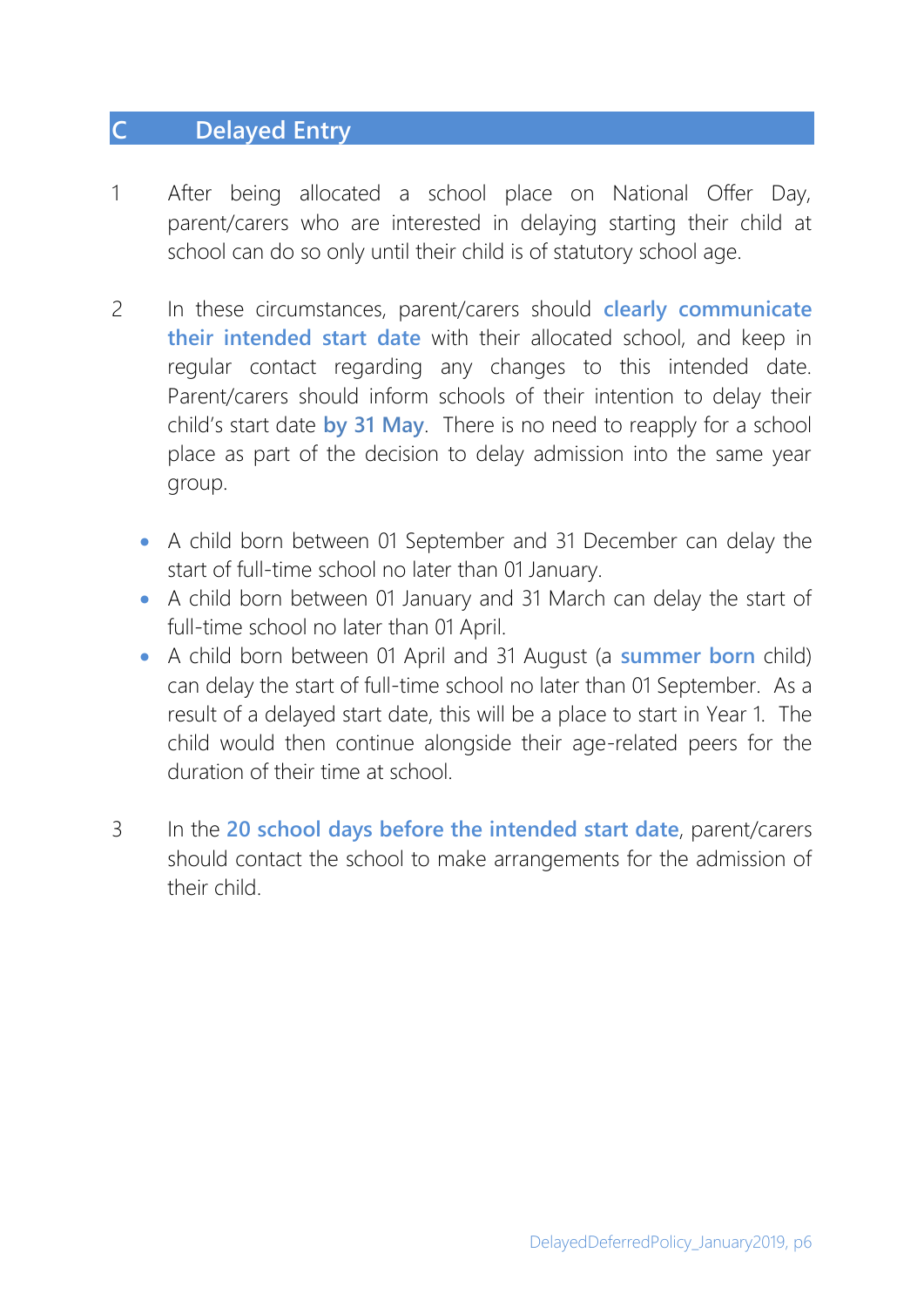4 Should a parent/carer not contact a school in the 20 school days before an intended and/or previously communicated start date, schools should make **all reasonable efforts to contact the parent/carer** by telephone and in writing at any known physical or email addresses. In any letters after failure to establish contact, the parent/carer should be informed that the allocated place may be withdrawn if they do not make contact within 10 school days. Schools should also then follow the relevant procedures for **children who may be missing in education** and if necessary, seek the advice of the LA Attendance Advisor.

#### **A sample letter is included as an Appendix to this policy.**

5 School places may only then be withdrawn by the admission authority for the school, where C4 as above has been implemented fully and only where the allocated school (and, if different, the admission authority) have tried and failed to contact a parent/carer on a number of occasions.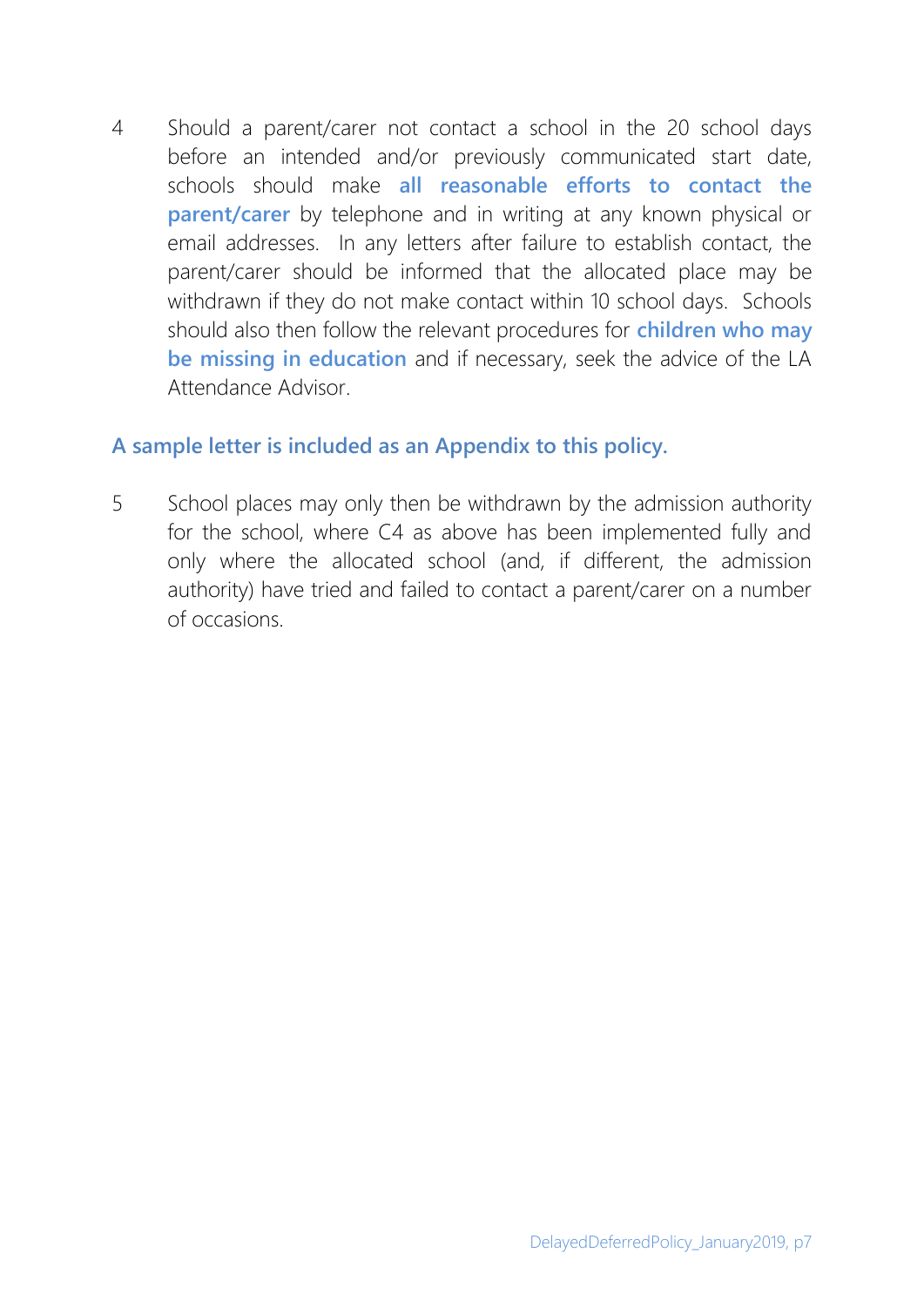#### **D Deferred Entry**

- 1 Parent/Carers of **summer born children**, that is children born between 01 April and 31 August, may **request** to defer their child's entry at the date of statutory school age in the following September into the Reception year – a younger year group.
- 2 Parent/Carers wishing to do this should still apply for a school place at the normal time – that is by 15 January in the school year their child turns 4. At this time parent/carers should also put in writing that they **wish to defer entry** for their child to start Reception in the following September, preferably by emailing [education@york.gov.uk](mailto:education@york.gov.uk) with the child's details and application reference number.

It is recommended that along with this request to the Local Authority, any **supporting information or evidence** parent/carers may wish to be considered is also submitted, including the written statements of any relevant professionals.

Circumstances which the admission authority will take into account include parent/carers wishes; information about the child's academic, social and emotional development; whether they have previously been educated outside their normal age group; and in the case of children born prematurely, whether they would naturally have fallen into the lower age group if born at the expected time.

- 3 The Local Authority will then share this information with the admission authorities and head teachers of the school(s) parent/carers have expressed a preference for. These admission authorities and head teachers will then come to a decision as to whether or not they **support the request** for deferred entry. The final decision will be for the admission authority to make.
- 4 The Local Authority will then write to parent/carers to confirm the result of these decisions for on-time applications by **28 February**.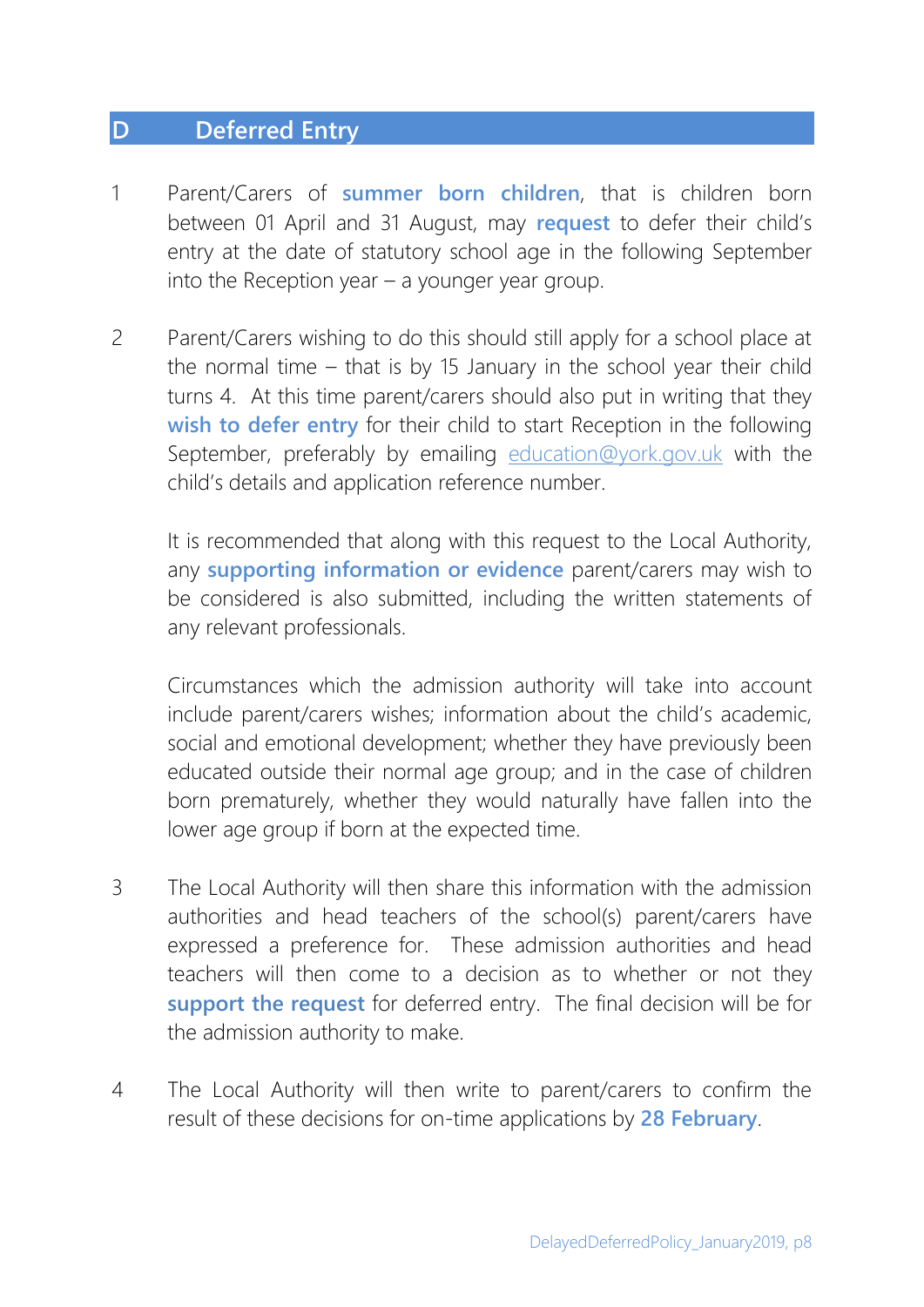5 If such a request is **approved** then the application and preferences originally submitted by 15 January will be withdrawn. No decisions will be made on the basis of the original application.

Places are not held open for children who defer entry, so parent/carers must then reapply **by 15 January the following year** for a place in Reception alongside children who are one school year younger. Parent/carers may make an identical application for the same schools, or request different schools from their initial application.

Parents/carers should be aware that as the numbers of applications and preferences, and even the number of available places, may differ from year to year, that a deferral does not mean a place at the same school can be allocated one year later. It will not be known which school is allocated for an agreed deferral until 16 April in the school year the child turns 5 and the results of the application one year later **may result in a different school being allocated**.

- 6 The decision to approve a deferral is agreed between all admission authorities that are part of this policy and process, namely schools for which the City of York Council is the admission authority and those schools listed in **Section J** who have chosen to adopt this policy. Should parent/carers in later years apply for a school place for their child in a different chronological year group than their age-related peers, any decision made under this policy is **not binding** on other admission authorities.
- 7 When starting school the following September all summer-born children who have deferred entry will have already reached the age of 5 and so will be of statutory school age from the **first day** of the school year. These children will continue to be one school year behind their age-related peers for the duration of their time at school in York.
- 8 If the request is **not approved**, parent carers will be notified of the results of their original application and preferences from 16 April. The options open to parent/carers in these circumstances are outlined above in [Sections B-C.](#page-4-0)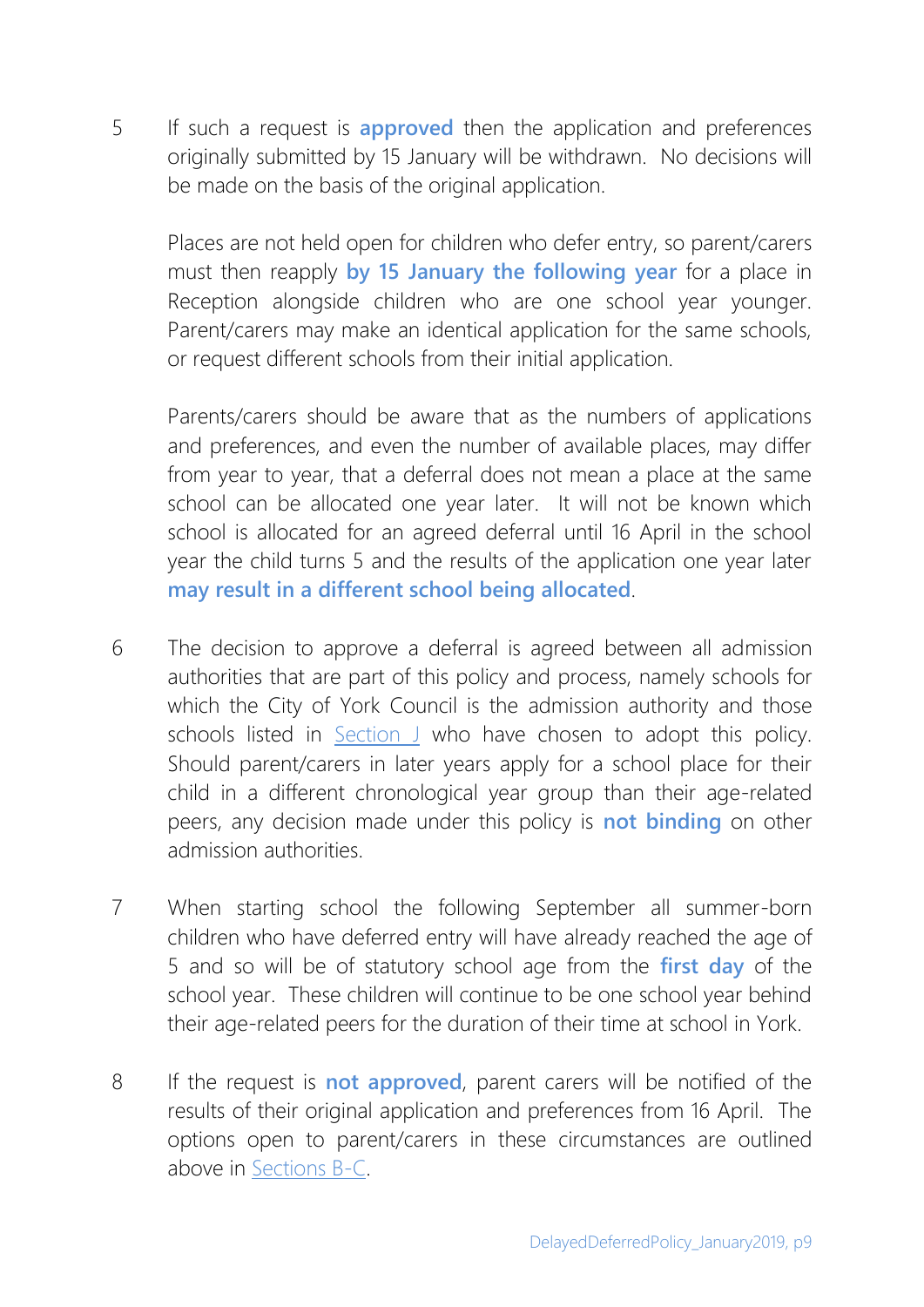## **E Late Deferral Requests**

- 1 Applications to **defer** received after the closing date of 15 January in the school year the child turns 4 will be treated as late requests – and may not receive a decision by the 28 February as is intended for ontime requests.
- 2 Where possible such late requests will be dealt with within an intended **six weeks** from receiving the request. However, school term times and statutory obligations and deadlines such as National Offer Day and the admission appeals period may delay this.
- 3 Should a request be received after the allocation of places, any subsequent agreed deferral would mean the **original offer of a school place is withdrawn** and that school place may be offered to another child from the waiting list for that school if applicable.
- 4 Requests received after the first day of the school year, regardless of whether a child has started attending school or not, are **outside the remit of this policy**. In these circumstances, we recommend that the parent/carer should discuss their reasons with the allocated school with reference to the **Out of Cohort** guidance.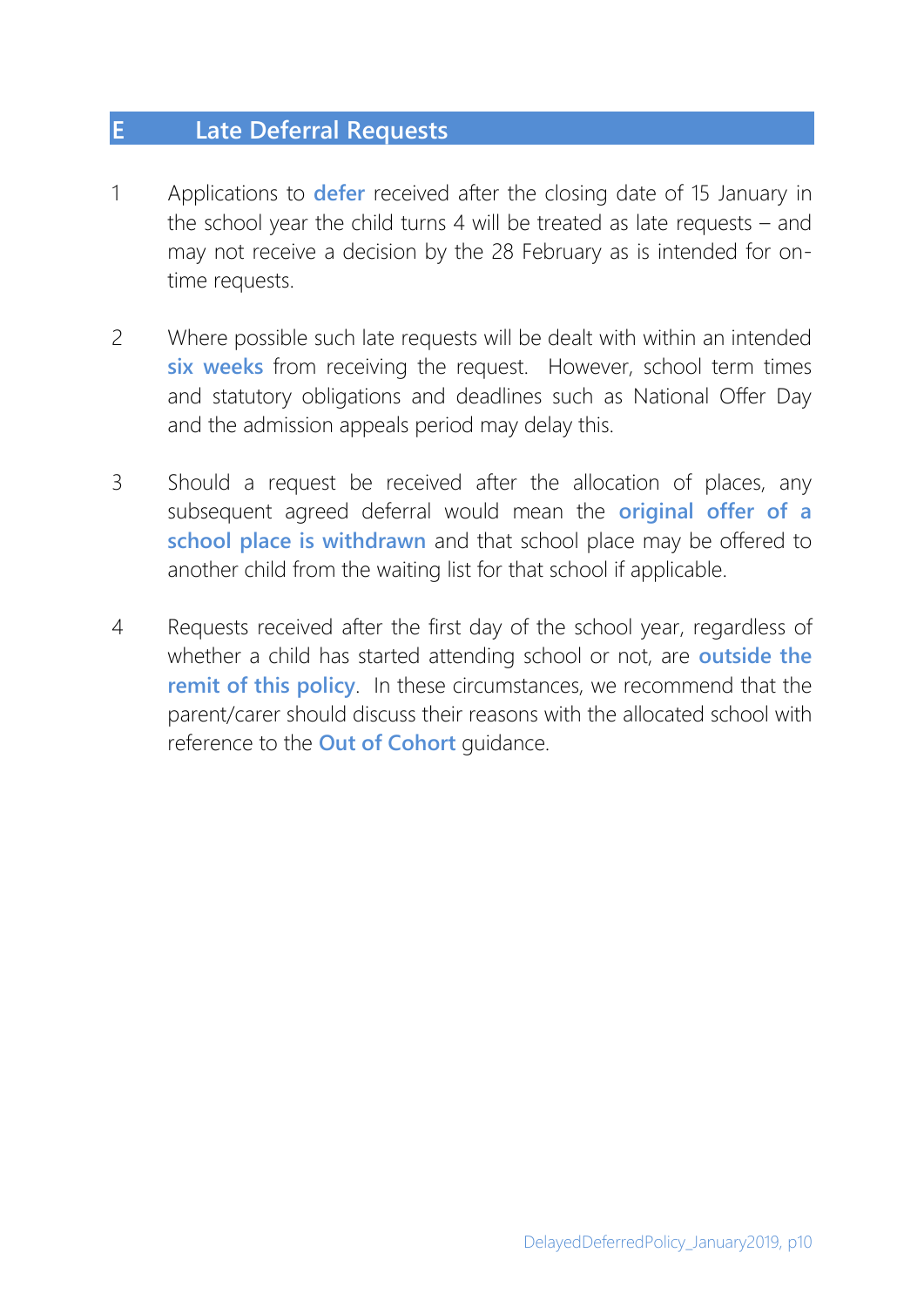## **F Complaints**

Parent/carers may, should they disagree with the admission authority about the decision to refuse their summer born child a deferral to the following school year, put their **complaint in writing** and follow the relevant complaints process for the Local Authority or school (whomever is the admission authority). There is no statutory right of appeal against such a decision.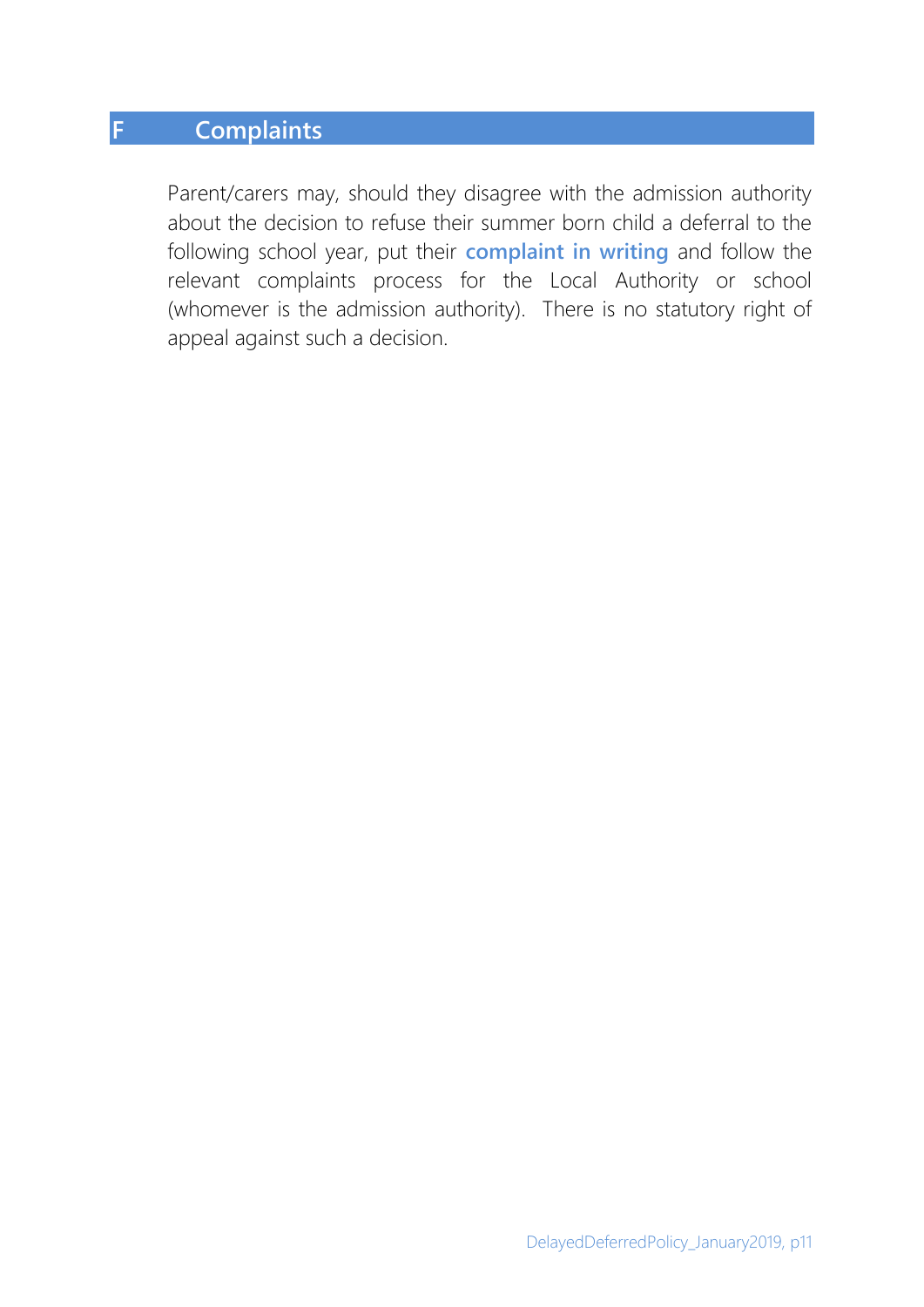# <span id="page-11-0"></span>**G Timetable**

| In the school year the child turns 4 years old |                                                                                                                                                                                                                                                                                                                                                                                                                                                                                                                                                                                                                                             |  |
|------------------------------------------------|---------------------------------------------------------------------------------------------------------------------------------------------------------------------------------------------------------------------------------------------------------------------------------------------------------------------------------------------------------------------------------------------------------------------------------------------------------------------------------------------------------------------------------------------------------------------------------------------------------------------------------------------|--|
| by 12 September                                | Opening date for applications for all applicants,<br>including those that wish to <b>delay</b> entry and<br>those that wish to <b>defer</b> entry. 'School<br>admissions application for Primary School in<br>September' form made available and online<br>applications start to be accepted<br>at<br>www.york.gov.uk/schooladmissions                                                                                                                                                                                                                                                                                                      |  |
| 15 January                                     | Closing date for all applications. Those summer<br>born children wishing to <b>defer</b> entry should also<br>by this date write to formally request a deferral<br>including any reasons, and documentation from<br>relevant professionals.                                                                                                                                                                                                                                                                                                                                                                                                 |  |
| 15 January – 28 February                       | Any requests for children to <b>defer</b> entry (along<br>with any information provided) will be sent by<br>the Local Authority to the head teachers of all<br>schools relevant to the application - this<br>includes all schools named as preferences, and<br>the catchment school of the child. Head<br>teachers will be asked, on the basis of the<br>information provided, whether they support the<br>parent's request. The Local Authority will collate<br>these responses, with the final decision being<br>made by a majority of the admission authorities<br>whom have been consulted, or if these tie, by<br>the Local Authority. |  |
| by 28 February                                 | The Local Authority will inform those who have<br>requested to <b>defer</b> by 15 January whether this<br>has been approved or refused. If approved, the<br>original application will be withdrawn and a new<br>application must be made in the next school<br>year.                                                                                                                                                                                                                                                                                                                                                                        |  |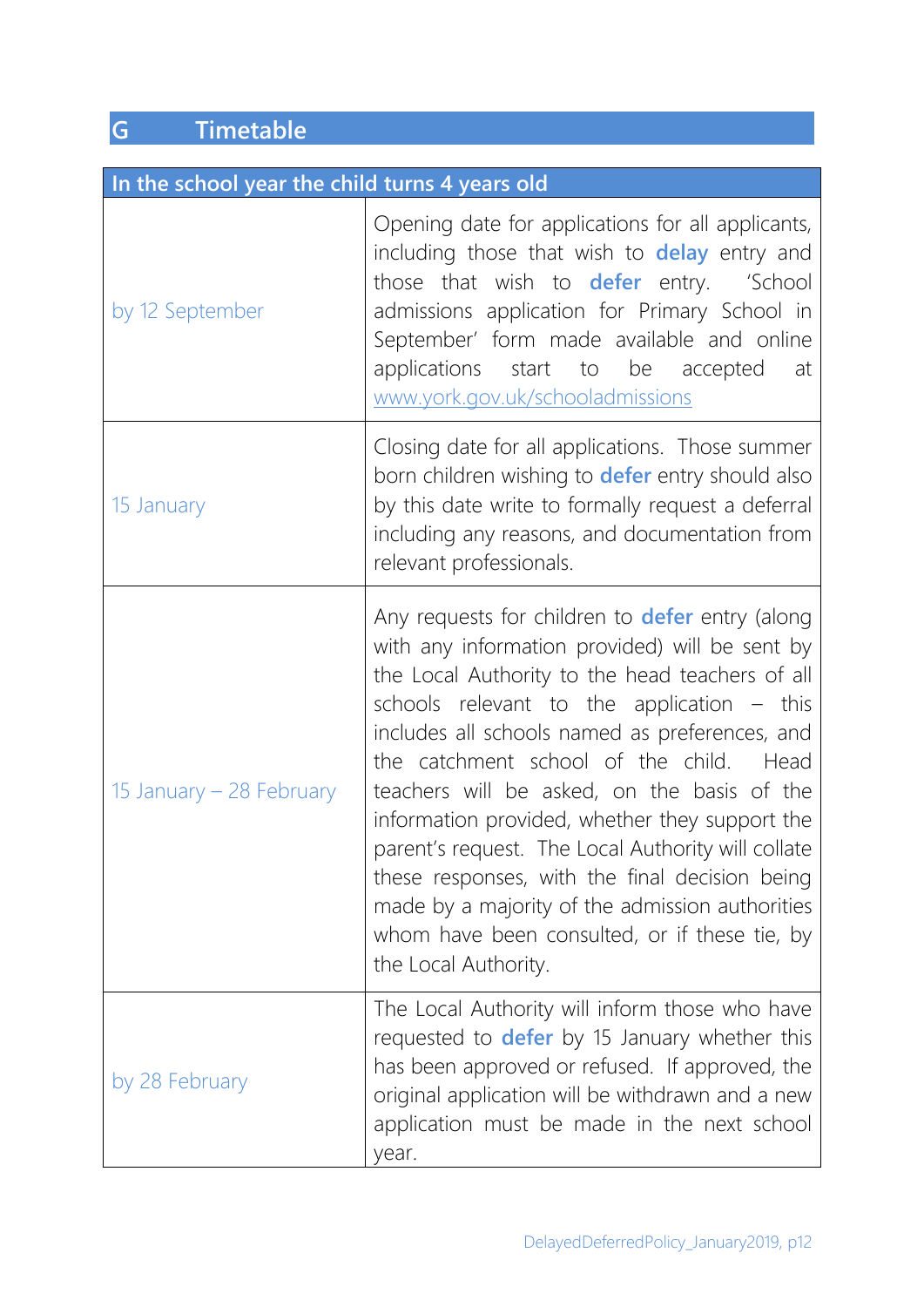| April (or the<br>16<br>next<br>working day)    | National Offer Day for all remaining applicants.<br>Those summer born children who have had a<br>deferral agreed will not receive an offer of a<br>school place and must apply again in the next<br>school year.                                                                                                                                                                                                                                                                                                          |  |
|------------------------------------------------|---------------------------------------------------------------------------------------------------------------------------------------------------------------------------------------------------------------------------------------------------------------------------------------------------------------------------------------------------------------------------------------------------------------------------------------------------------------------------------------------------------------------------|--|
| 16 April – 31 May                              | Parent/Carers of children wishing to <b>delay</b> the<br>start of full time education to communicate and<br>agree with their allocated school their child's<br>start date by 31 May.<br>Parent/Carers interested in what part time<br>school may be available should also request this<br>by 31 May.                                                                                                                                                                                                                      |  |
| In the school year the child turns 5 years old |                                                                                                                                                                                                                                                                                                                                                                                                                                                                                                                           |  |
| Start of the Autumn Term                       | Start of the school year. All children may start<br>full time school from the start of the autumn<br>term.                                                                                                                                                                                                                                                                                                                                                                                                                |  |
| Start of the Autumn Term                       | Requests to defer can no longer be made.<br>Instead, the parent/carer should discuss their<br>reasons with the allocated school with reference<br>to the <b>Out of Cohort</b> guidance.                                                                                                                                                                                                                                                                                                                                   |  |
| by 12 September                                | Opening date for applications for summer born<br>children who have had a <b>deferral agreed</b> in the<br>previous year. 'School admissions application<br>for Primary School in September' form made<br>available and online applications start to be<br>accepted at www.york.gov.uk/schooladmissions.<br>Parents should make clear in their application<br>that a deferral has previously been agreed as<br>the date of birth will fall outside the normal date<br>of birth range for the required admissions<br>round. |  |
| Start of the Spring Term                       | Children born between 01 September and 31<br>December may not delay the start of full time<br>school beyond this date as they will have<br>reached statutory school age.                                                                                                                                                                                                                                                                                                                                                  |  |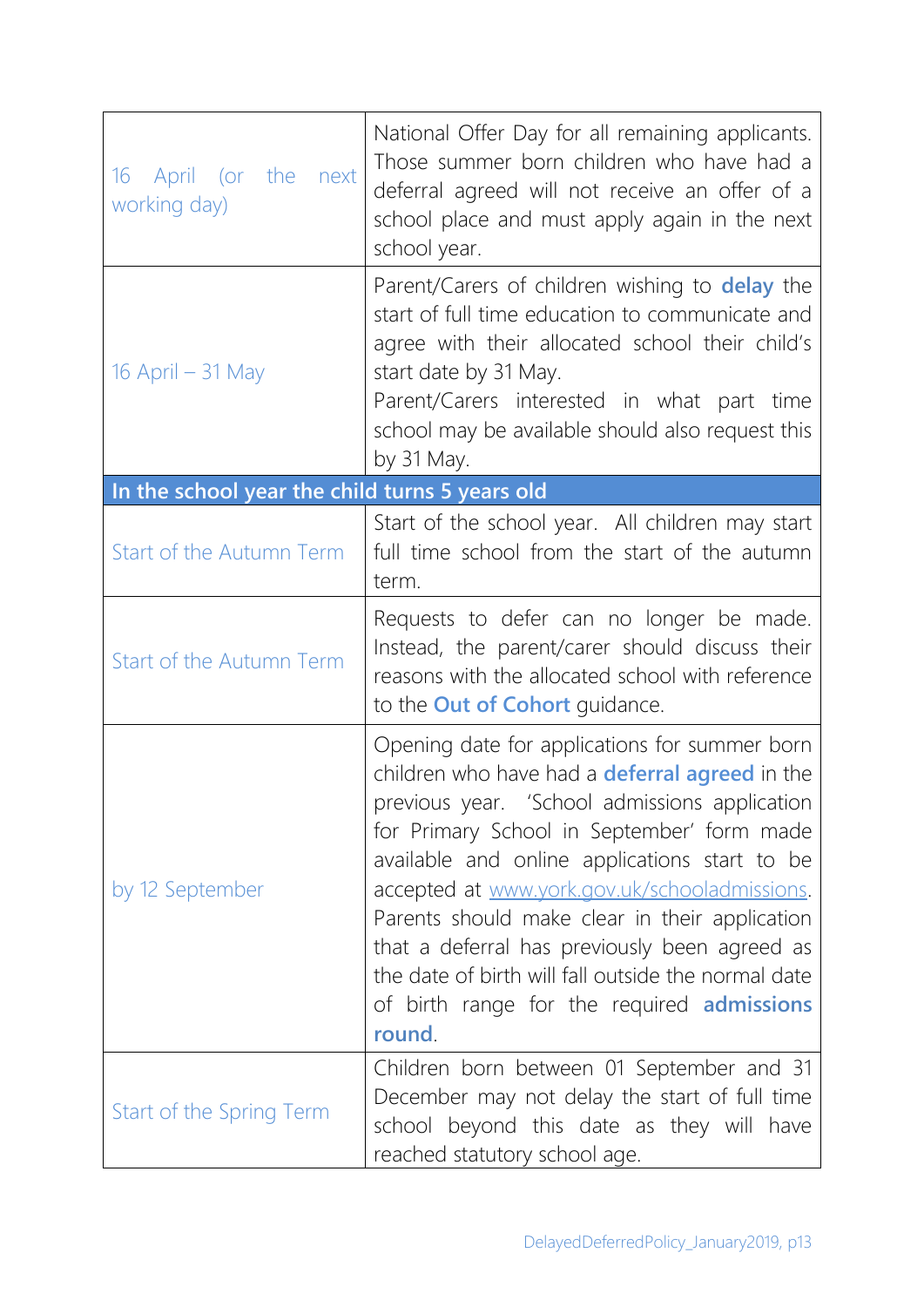| 15 January                                     | Closing date for applications for summer born<br>children who have had a <b>deferral agreed</b> in the<br>previous year.                                                                                                                                                                                                                                        |  |
|------------------------------------------------|-----------------------------------------------------------------------------------------------------------------------------------------------------------------------------------------------------------------------------------------------------------------------------------------------------------------------------------------------------------------|--|
| Start of the Summer Term                       | Children born between 01 January and 31 March<br>may not delay the start of full time school<br>beyond this date as they will have reached<br>statutory school age.                                                                                                                                                                                             |  |
| 16 April (or the<br>next<br>working day)       | National Offer Day for applications for summer<br>born children who have had a deferral agreed<br>in the previous year.                                                                                                                                                                                                                                         |  |
| In the school year the child turns 6 years old |                                                                                                                                                                                                                                                                                                                                                                 |  |
| Start of the Autumn Term                       | Children born between 01 April and 31 August<br>(summer born children) may not delay the start<br>of full time school beyond this date as they will<br>have reached statutory school age.<br>Those that have <b>delayed</b> entry to this date will<br>start in Year 1. Those that have <b>deferred</b> entry<br>to this date will start in the Reception year. |  |

# **H Contact details for correspondence**

City of York Council School Services West Offices, Station Rise, York YO1 6GA 01904 551554 [education@york.gov.uk](mailto:education@york.gov.uk)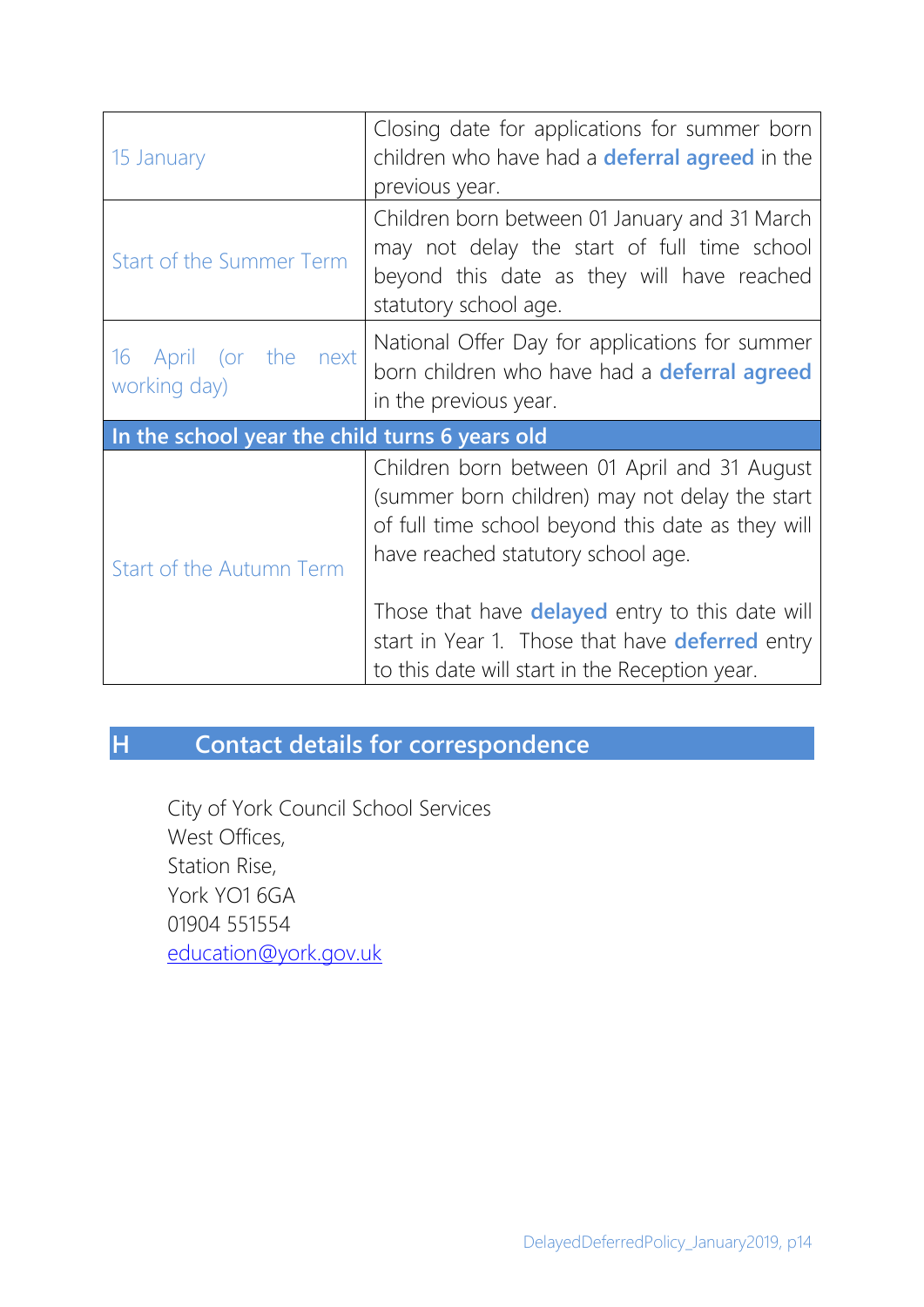# **I City of York Community and Voluntary Controlled**

Bishopthorpe Infant Carr Infant Clifton Green Primary Copmanthorpe Primary Dringhouses Primary Elvington CE Primary Fishergate Primary Headlands Primary Lord Deramore's Primary Naburn CE Primary Poppleton Road Primary Ralph Butterfield Primary Rufforth Primary Skelton Primary St Barnabas' CE Primary St Mary's CE Primary St Oswald's CE Primary St Paul's CE Primary Stockton on the Forest Primary Westfield Primary Community Wigginton Primary Yearsley Grove Primary

[View school contact details](https://www.york.gov.uk/info/20171/school_admissions/207/school_contact_details)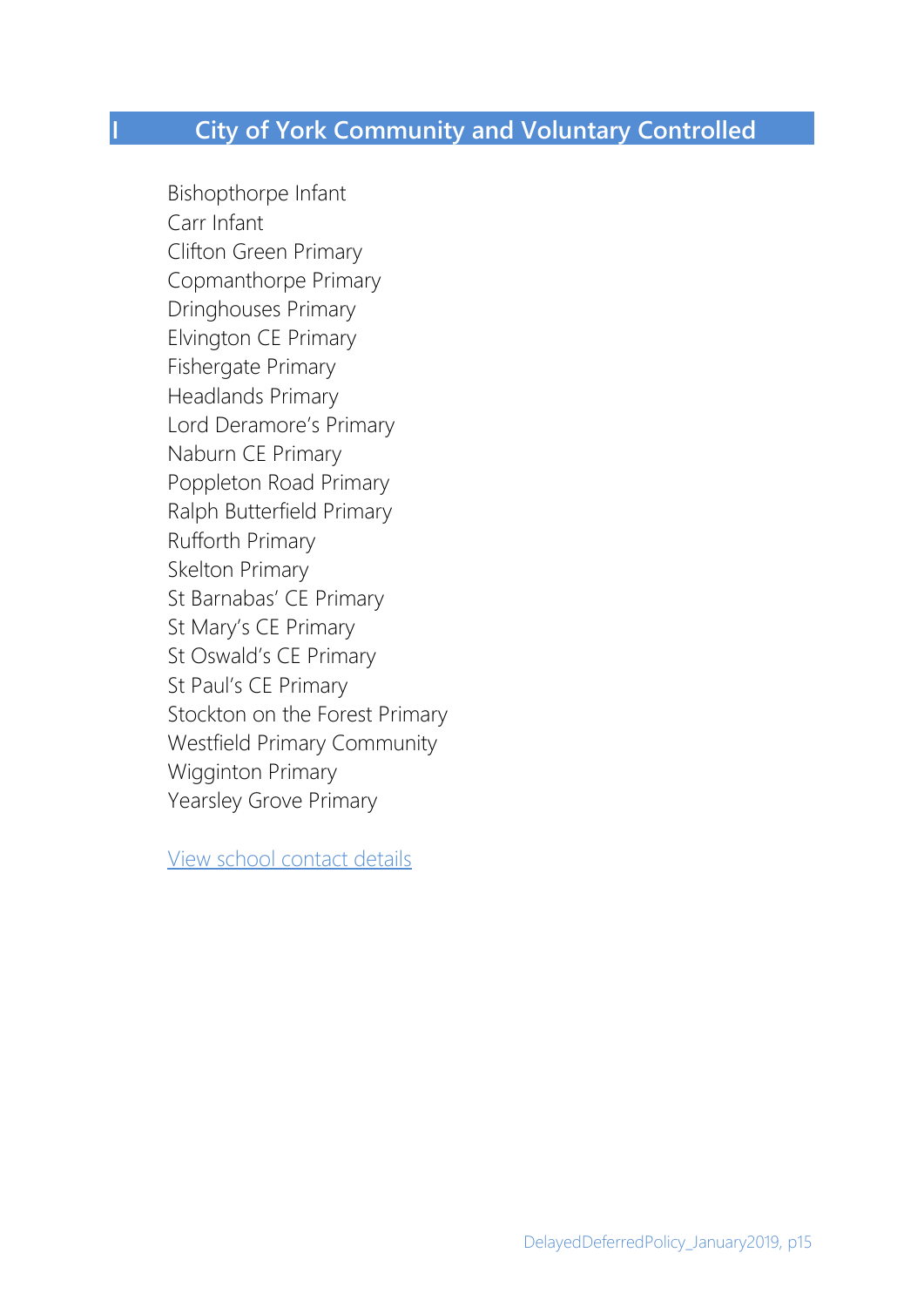## **J Other admission authorities who have adopted this**

Academy Trust of Ebor Academy Trust, York Academy Trust of Hope Learning Trust, York Academy Trust of Huntington Primary Academy Academy Trust of Pathfinder Multi Academy Trust Academy Trust of South Bank Academy Trust Academy Trust of South York Multi Academy Trust Governing Body of Our Lady Queen of Martyrs RC Primary Governing Body of St Aelred's RC Primary Governing Body of St George's RC Primary Governing Body of St Wilfrid's RC Primary